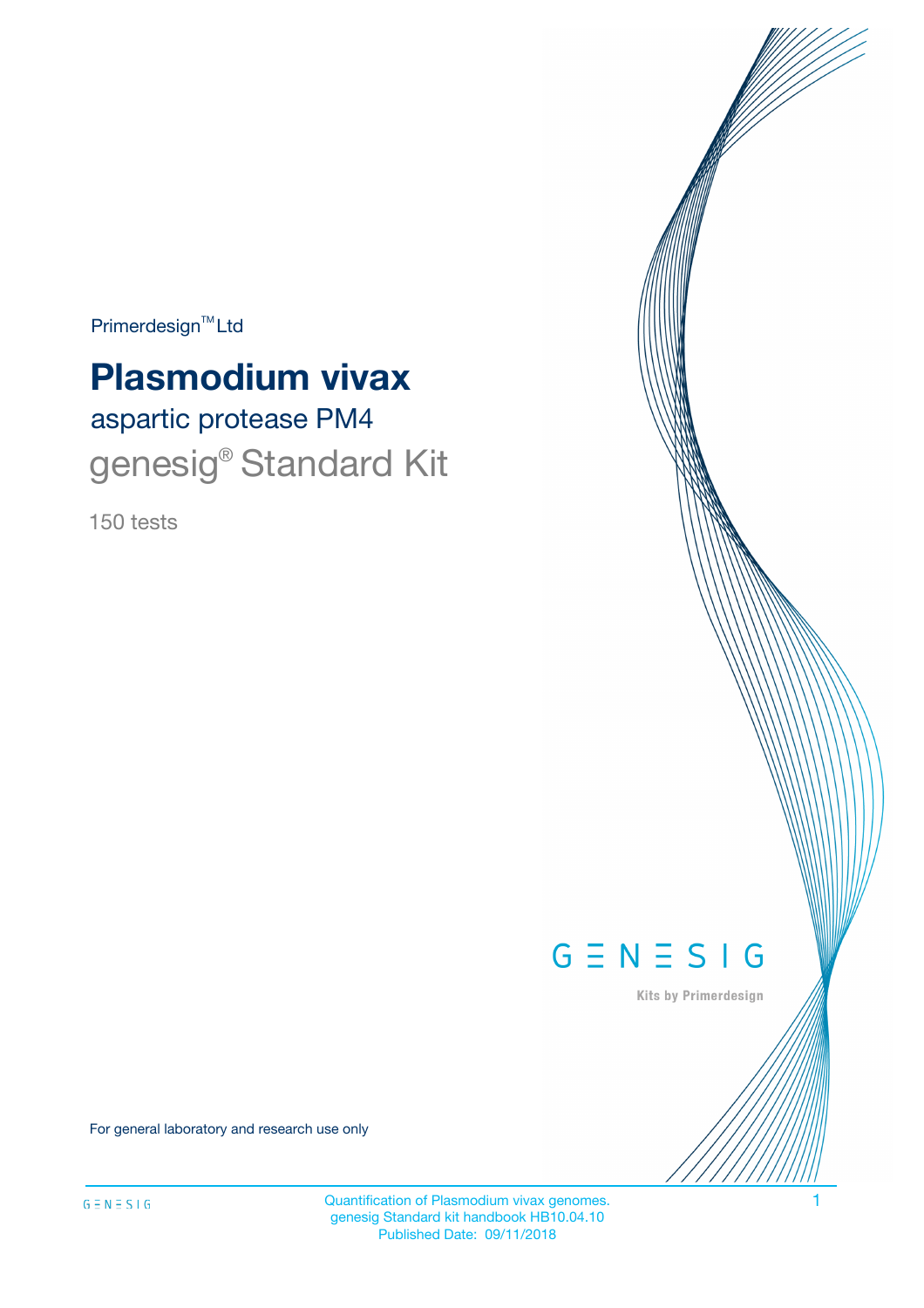## Introduction to Plasmodium vivax

Plasmodium is a genus of protozoa that cause Malaria. Plasmodium species use two hosts in the lifecycle. Plasmodium vivax, which infects humans, uses Anophele mosquitoes as a vector. The parasite has a double-stranded DNA genome of around 27M nucleotides in length spread over 14 chromosomes. This species is mainly found in Latin America and Asia.

As the mosquito bites a human, the sporozoites of the parasite are injected into the individual with the mosquito saliva. The sporozoites target the host liver where they replicate asexually creating merozoites which are subsequently released into the host circulatory system where they invade erythrocytes and undergo nuclear division causing these cells to burst. The parasite can also reproduce sexually producing gametocytes which are then able to infect the vector host when they bite the human. In the mid gut of the mosquito these mature into micro-gametes with flagella and macro-gametes that fuse together to produce a zygote which later develops into an oocyst in the space between the epithelial cells and the basal lamina. These oocysts undergo asexual replication to produce sporozoites of around 1µm in diameter which relocate to the salivary gland ready to infect another host when the mosquito feeds again.

After an incubation period varying between 7 and 30 days, infection with P. vivax presents initially with fever, muscle pain, nausea. Symptoms including anaemia and confusion can also occur. Treatment is based on identification of the specific species causing the infection, where in the world the infection was acquired and drug resistance. P. vivax infections are most commonly treated with Primaquine which prevents the parasite being released from the liver cells into the bloodstream of the host.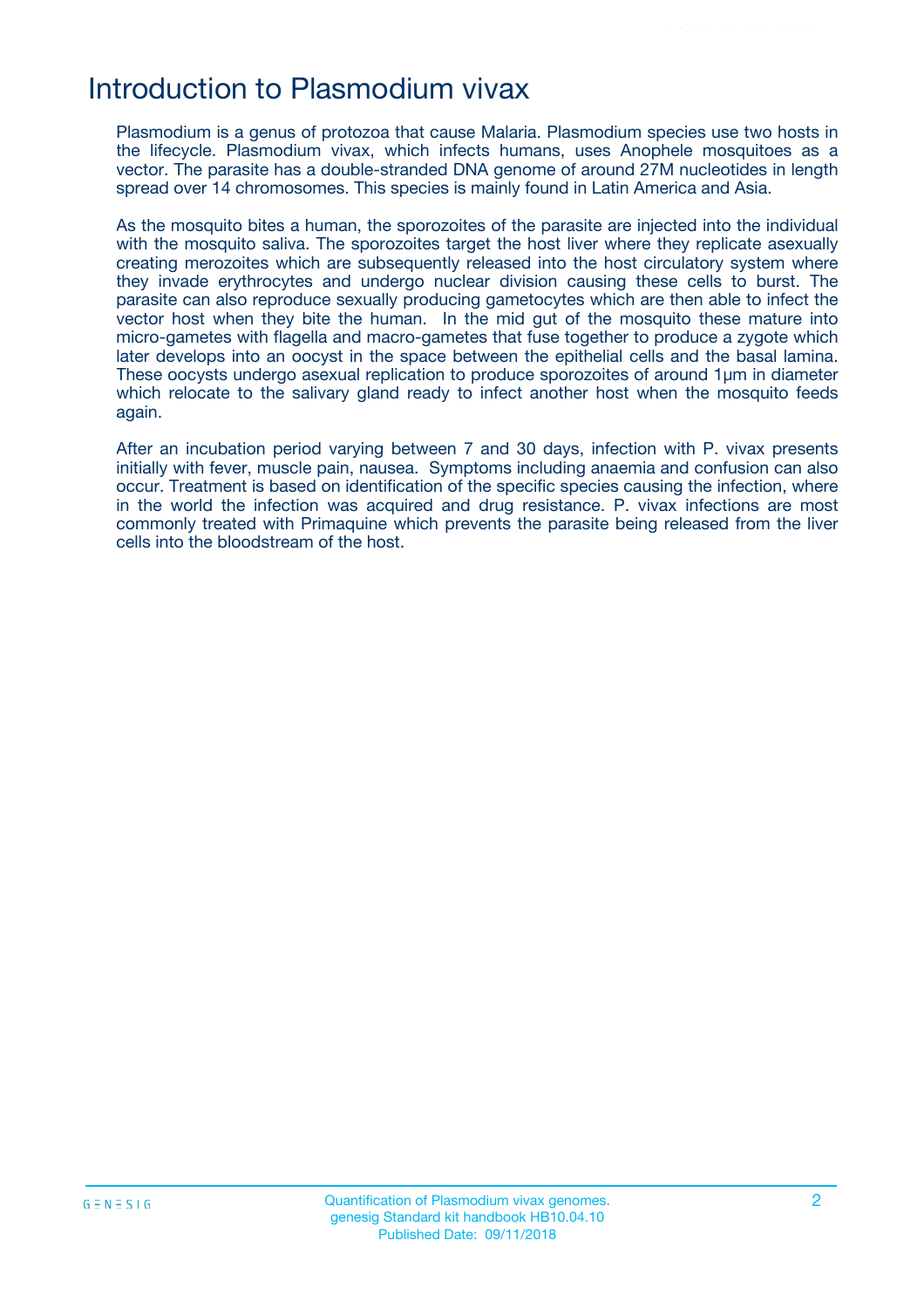# **Specificity**

The Primerdesign genesig Kit for Plasmodium vivax (P.vivax) genomes is designed for the in vitro quantification of P.vivax genomes. The kit is designed to have a broad detection profile. Specifically, the primers represent 100% homology with over 95% of the NCBI database reference sequences available at the time of design.

The dynamics of genetic variation means that new sequence information may become available after the initial design. Primerdesign periodically reviews the detection profiles of our kits and when required releases new versions.

The target sequence within the aspartic protease PM4 gene has very low homology with other species of plasmodia that cause malaria. The primers and probe sequences in this kit have 100% homology with over 95% of reference sequences in the NCBI database based on a comprehensive bioinformatics analysis.

If you require further information, or have a specific question about the detection profile of this kit then please send an e.mail to enquiry@primerdesign.co.uk and our bioinformatics team will answer your question.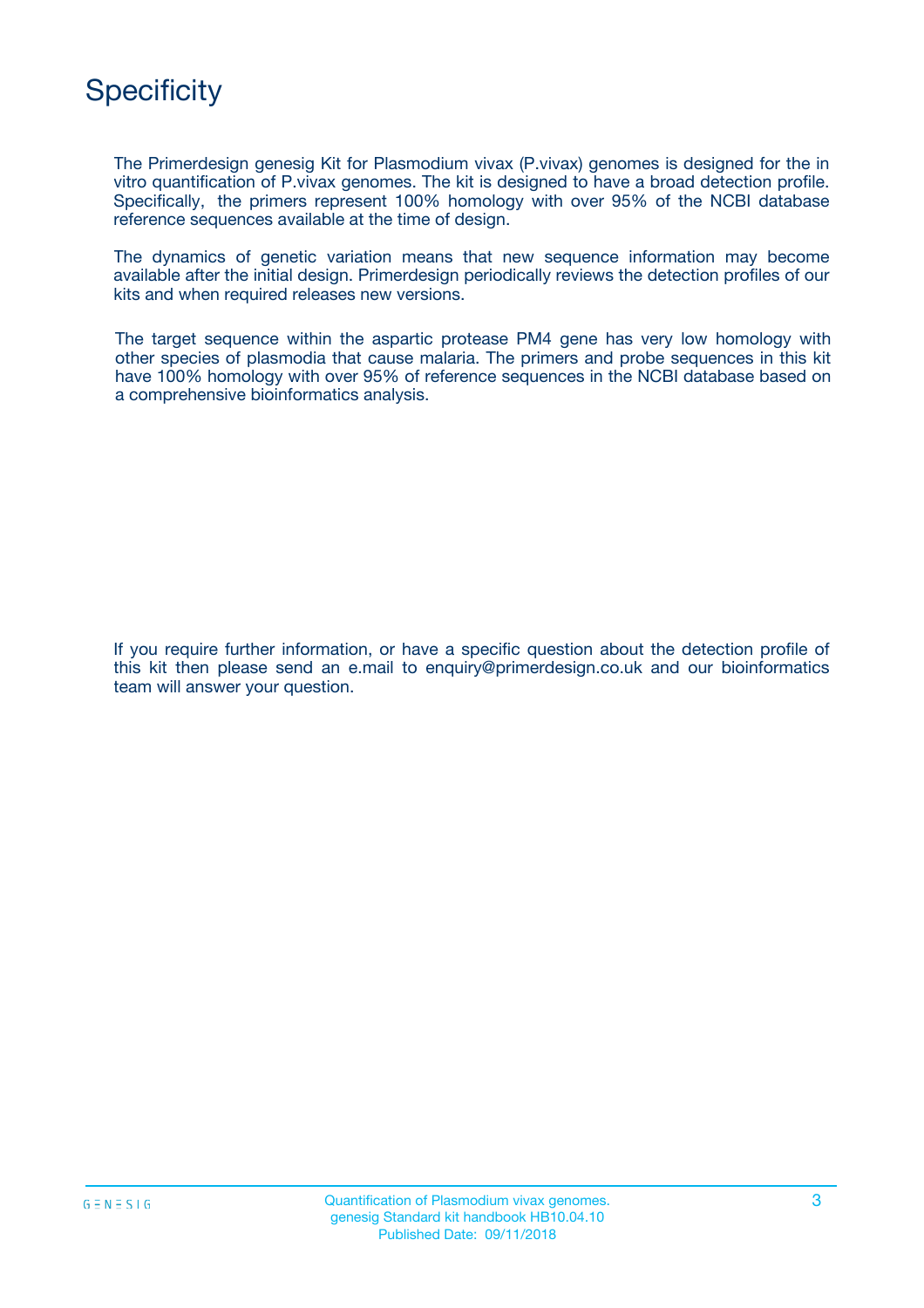# Kit contents

- **P.vivax specific primer/probe mix (150 reactions BROWN)** FAM labelled
- **P.vivax positive control template (for Standard curve RED)**
- **RNase/DNase free water (WHITE)** for resuspension of primer/probe mixes
- **Template preparation buffer (YELLOW)** for resuspension of positive control template and standard curve preparation

# Reagents and equipment to be supplied by the user

#### **Real-time PCR Instrument**

#### **Extraction kit**

This kit is recommended for use with genesig Easy DNA/RNA extraction kit. However, it is designed to work well with all processes that yield high quality RNA and DNA with minimal PCR inhibitors.

#### **oasig**TM **lyophilised or Precision**®**PLUS 2X qPCR Master Mix**

This kit is intended for use with oasig or PrecisionPLUS2X qPCR Master Mix.

**Pipettors and Tips**

**Vortex and centrifuge**

**Thin walled 1.5 ml PCR reaction tubes**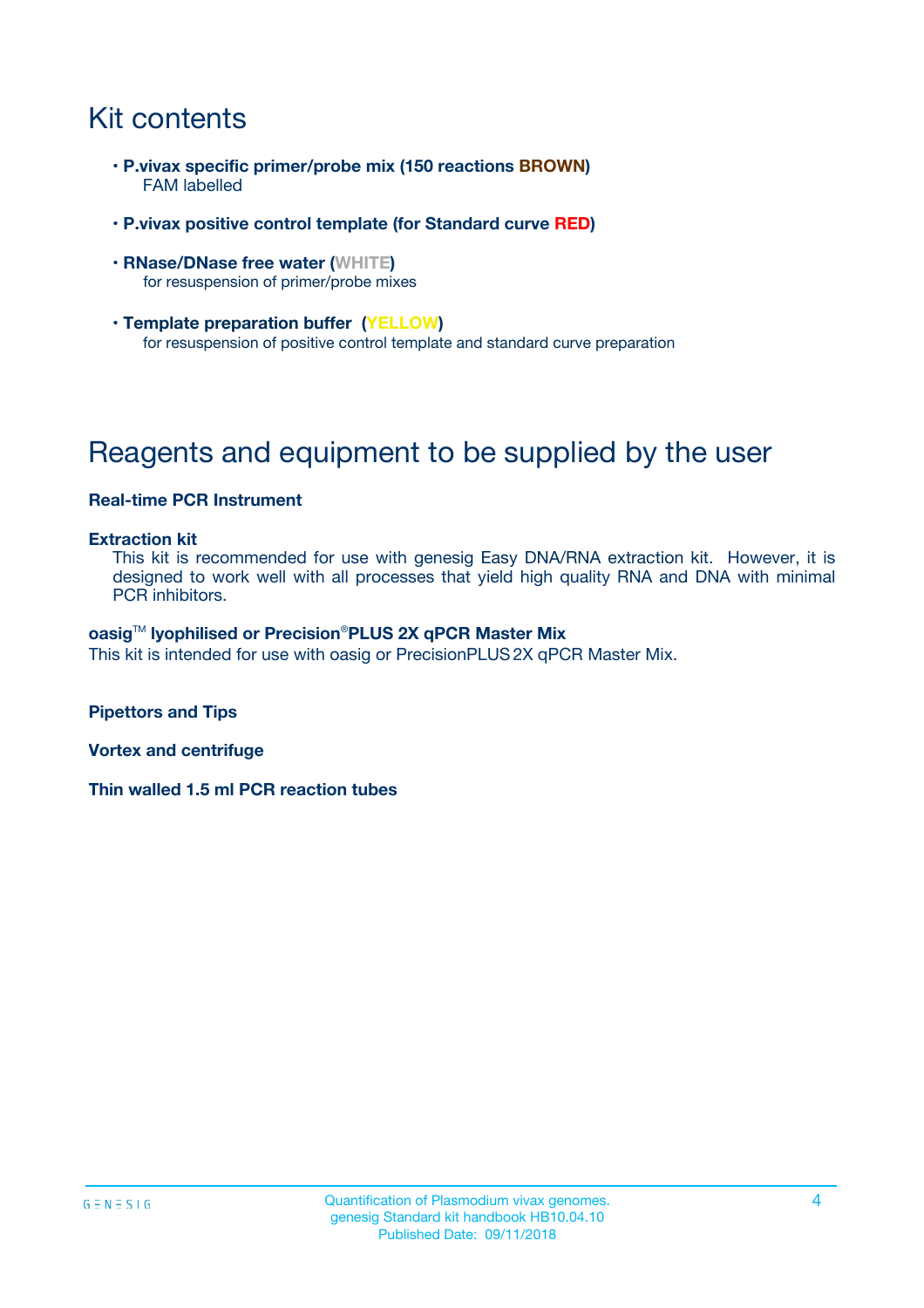### Kit storage and stability

This kit is stable at room temperature but should be stored at -20ºC on arrival. Once the lyophilised components have been resuspended they should not be exposed to temperatures above -20°C for longer than 30 minutes at a time and unnecessary repeated freeze/thawing should be avoided. The kit is stable for six months from the date of resuspension under these circumstances.

If a standard curve dilution series is prepared this can be stored frozen for an extended period. If you see any degradation in this serial dilution a fresh standard curve can be prepared from the positive control.

Primerdesign does not recommend using the kit after the expiry date stated on the pack.

### Suitable sample material

All kinds of sample material suited for PCR amplification can be used. Please ensure the samples are suitable in terms of purity, concentration, and DNA integrity. Always run at least one negative control with the samples. To prepare a negative-control, replace the template DNA sample with RNase/DNase free water.

### Dynamic range of test

Under optimal PCR conditions genesig P.vivax detection kits have very high priming efficiencies of >95% and can detect less than 100 copies of target template.

### Notices and disclaimers

This product is developed, designed and sold for research purposes only. It is not intended for human diagnostic or drug purposes or to be administered to humans unless clearly expressed for that purpose by the Food and Drug Administration in the USA or the appropriate regulatory authorities in the country of use. During the warranty period Primerdesign genesig detection kits allow precise and reproducible data recovery combined with excellent sensitivity. For data obtained by violation to the general GLP guidelines and the manufacturer's recommendations the right to claim under guarantee is expired. PCR is a proprietary technology covered by several US and foreign patents. These patents are owned by Roche Molecular Systems Inc. and have been sub-licensed by PE Corporation in certain fields. Depending on your specific application you may need a license from Roche or PE to practice PCR. Additional information on purchasing licenses to practice the PCR process may be obtained by contacting the Director of Licensing at Roche Molecular Systems, 1145 Atlantic Avenue, Alameda, CA 94501 or Applied Biosystems business group of the Applera Corporation, 850 Lincoln Centre Drive, Foster City, CA 94404. In addition, the 5' nuclease assay and other homogeneous amplification methods used in connection with the PCR process may be covered by U.S. Patents 5,210,015 and 5,487,972, owned by Roche Molecular Systems, Inc, and by U.S. Patent 5,538,848, owned by The Perkin-Elmer Corporation.

### Trademarks

Primerdesign™ is a trademark of Primerdesign Ltd.

genesig $^\circledR$  is a registered trademark of Primerdesign Ltd.

The PCR process is covered by US Patents 4,683,195, and 4,683,202 and foreign equivalents owned by Hoffmann-La Roche AG. BI, ABI PRISM® GeneAmp® and MicroAmp® are registered trademarks of the Applera Genomics (Applied Biosystems Corporation). BIOMEK® is a registered trademark of Beckman Instruments, Inc.; iCycler™ is a registered trademark of Bio-Rad Laboratories, Rotor-Gene is a trademark of Corbett Research. LightCycler™ is a registered trademark of the Idaho Technology Inc. GeneAmp®, TaqMan® and AmpliTaqGold® are registered trademarks of Roche Molecular Systems, Inc., The purchase of the Primerdesign reagents cannot be construed as an authorization or implicit license to practice PCR under any patents held by Hoffmann-LaRoche Inc.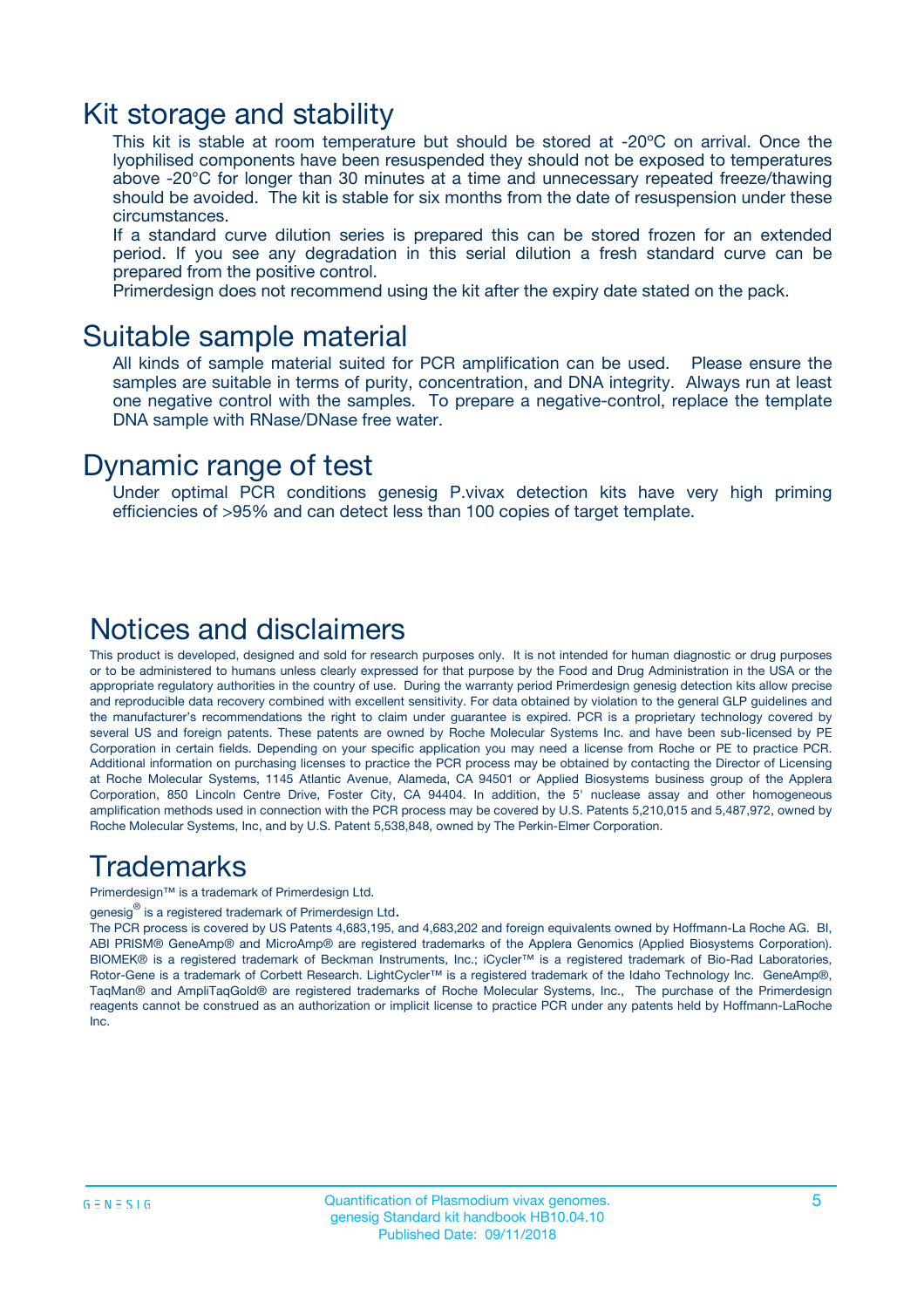## Principles of the test

#### **Real-time PCR**

A P.vivax specific primer and probe mix is provided and this can be detected through the FAM channel.

The primer and probe mix provided exploits the so-called TaqMan® principle. During PCR amplification, forward and reverse primers hybridize to the P.vivax DNA. A fluorogenic probe is included in the same reaction mixture which consists of a DNA probe labeled with a 5`-dye and a 3`-quencher. During PCR amplification, the probe is cleaved and the reporter dye and quencher are separated. The resulting increase in fluorescence can be detected on a range of qPCR platforms.

#### **Positive control**

For copy number determination and as a positive control for the PCR set up, the kit contains a positive control template. This can be used to generate a standard curve of P.vivax copy number / Cq value. Alternatively the positive control can be used at a single dilution where full quantitative analysis of the samples is not required. Each time the kit is used, at least one positive control reaction must be included in the run. A positive result indicates that the primers and probes for detecting the target P.vivax gene worked properly in that particular experimental scenario. If a negative result is obtained the test results are invalid and must be repeated. Care should be taken to ensure that the positive control does not contaminate any other kit component which would lead to false-positive results. This can be achieved by handling this component in a Post PCR environment. Care should also be taken to avoid cross-contamination of other samples when adding the positive control to the run. This can be avoided by sealing all other samples and negative controls before pipetting the positive control into the positive control well.

#### **Negative control**

To validate any positive findings a negative control reaction should be included every time the kit is used. For this reaction the RNase/DNase free water should be used instead of template. A negative result indicates that the reagents have not become contaminated while setting up the run.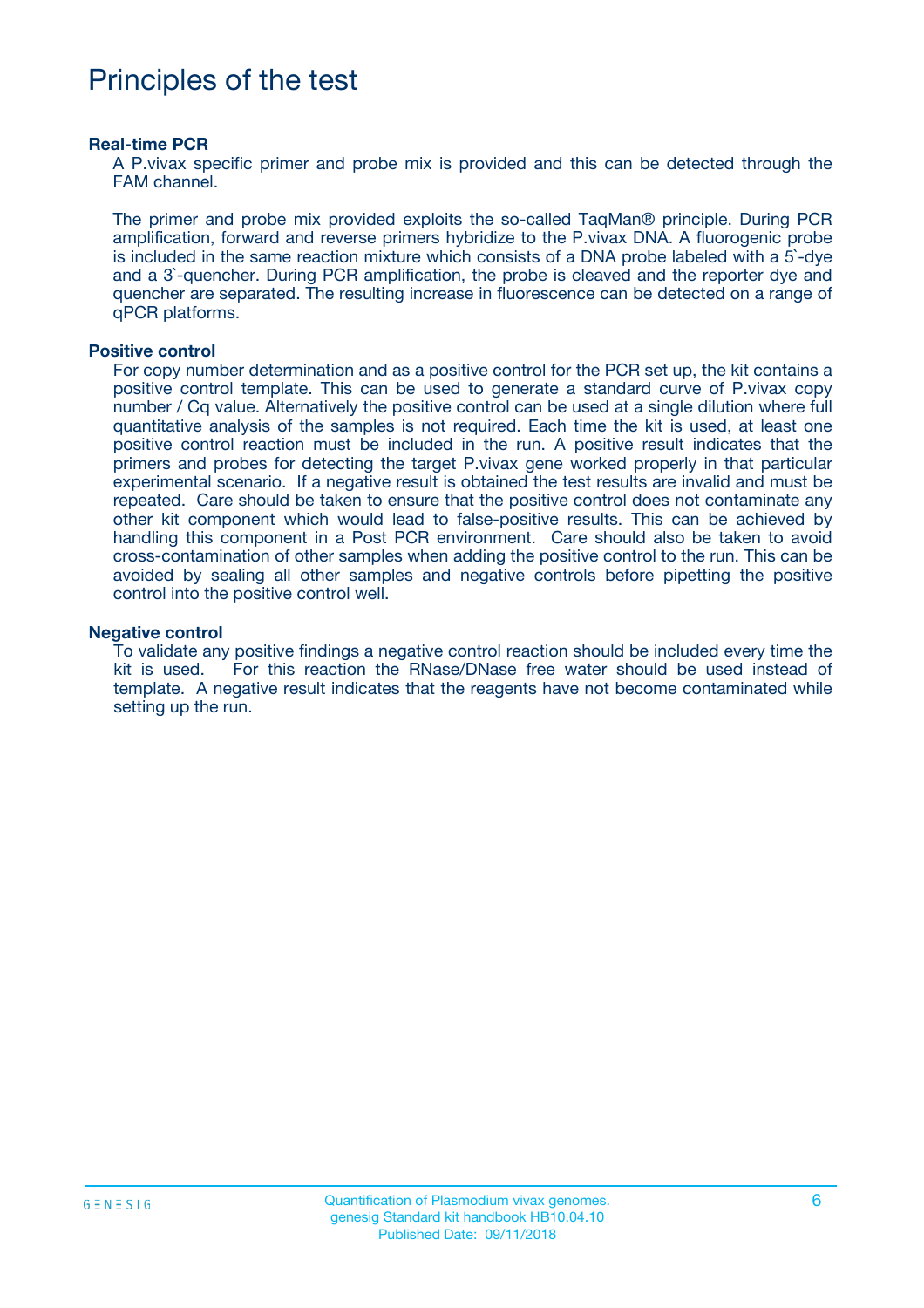### Resuspension protocol

To minimize the risk of contamination with foreign DNA, we recommend that all pipetting be performed in a PCR clean environment. Ideally this would be a designated PCR lab or PCR cabinet. Filter tips are recommended for all pipetting steps.

#### **1. Pulse-spin each tube in a centrifuge before opening.**

This will ensure lyophilised primer and probe mix is in the base of the tube and is not spilt upon opening the tube.

**2. Resuspend the kit components in the RNase/DNase free water supplied, according to the table below.**

To ensure complete resuspension, vortex each tube thoroughly.

| Component - resuspend in water    | Volume    |
|-----------------------------------|-----------|
| <b>Pre-PCR pack</b>               |           |
| P. vivax primer/probe mix (BROWN) | $165 \mu$ |

#### **3. Resuspend the positive control template in the template preparation buffer supplied, according to the table below:**

To ensure complete resuspension, vortex the tube thoroughly.

| Component - resuspend in template preparation buffer | Wolume' |
|------------------------------------------------------|---------|
| <b>Post-PCR heat-sealed foil</b>                     |         |
| P. vivax Positive Control Template (RED) *           | 500 µl  |

\* This component contains high copy number template and is a VERY significant contamination risk. It must be opened and handled in a separate laboratory environment, away from the other components.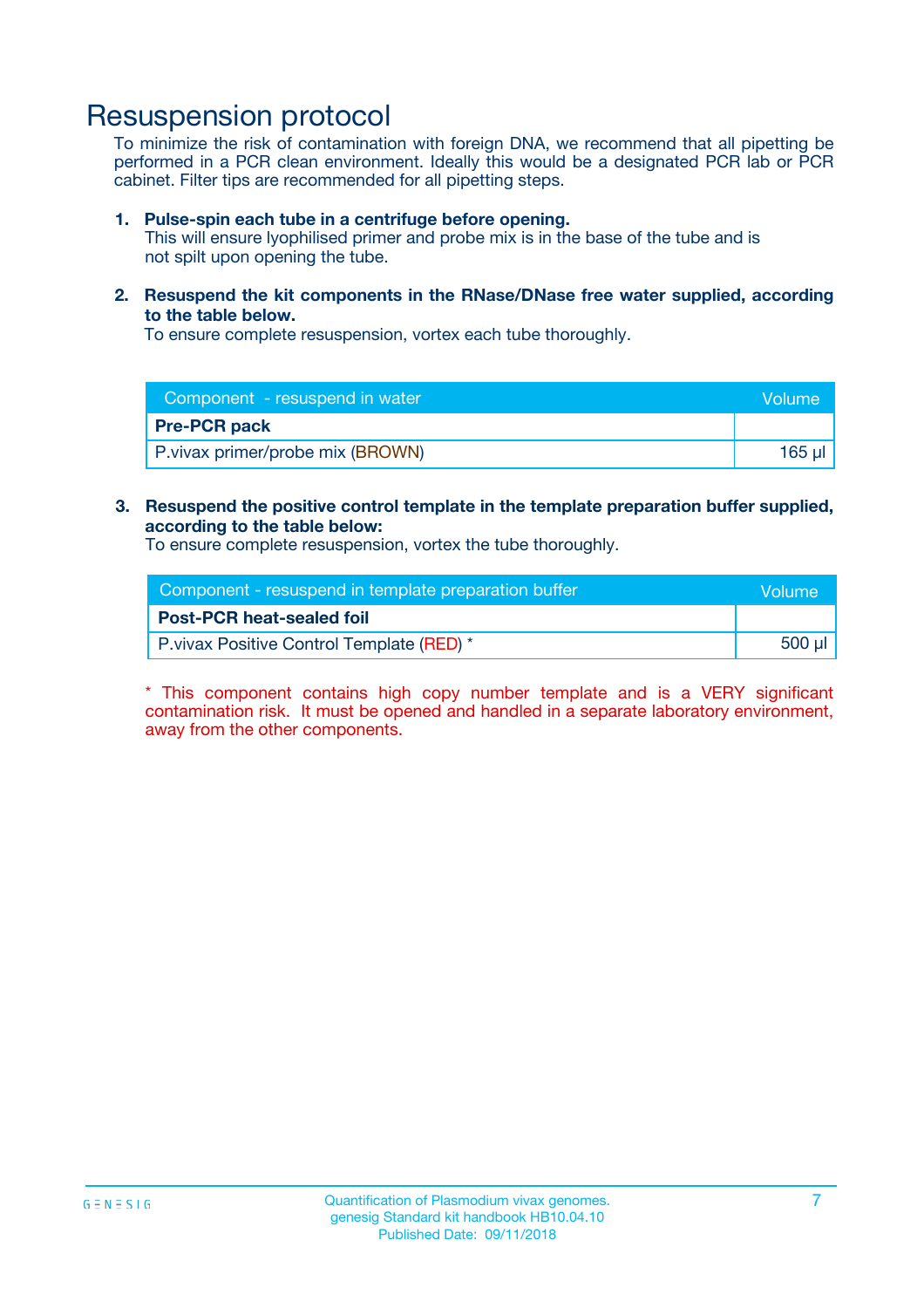# qPCR detection protocol

**1. For each DNA sample prepare a reaction mix according to the table below:** Include sufficient reactions for positive and negative controls.

| Component                                 | Volume          |
|-------------------------------------------|-----------------|
| oasig or PrecisionPLUS 2X qPCR Master Mix | 10 $\mu$        |
| P. vivax primer/probe mix (BROWN)         | 1 $\mu$         |
| <b>RNase/DNase free water (WHITE)</b>     | $4 \mu$         |
| <b>Final Volume</b>                       | 15 <sub>µ</sub> |

- **2. Pipette 15µl of this mix into each well according to your qPCR experimental plate set up.**
- **3. Prepare DNA templates for each of your samples.**
- **4. Pipette 5µl of DNA template into each well, according to your experimental plate set up.**

For negative control wells use 5µl of RNase/DNase free water. The final volume in each well is 20µl.

**5. If a standard curve is included for quantitative analysis, prepare a reaction mix according to the table below:**

| Component                                 | Volume     |
|-------------------------------------------|------------|
| oasig or PrecisionPLUS 2X qPCR Master Mix | 10 µl      |
| P. vivax primer/probe mix (BROWN)         | 1 µI       |
| <b>RNase/DNase free water (WHITE)</b>     | $4 \mu$    |
| <b>Final Volume</b>                       | $15$ $\mu$ |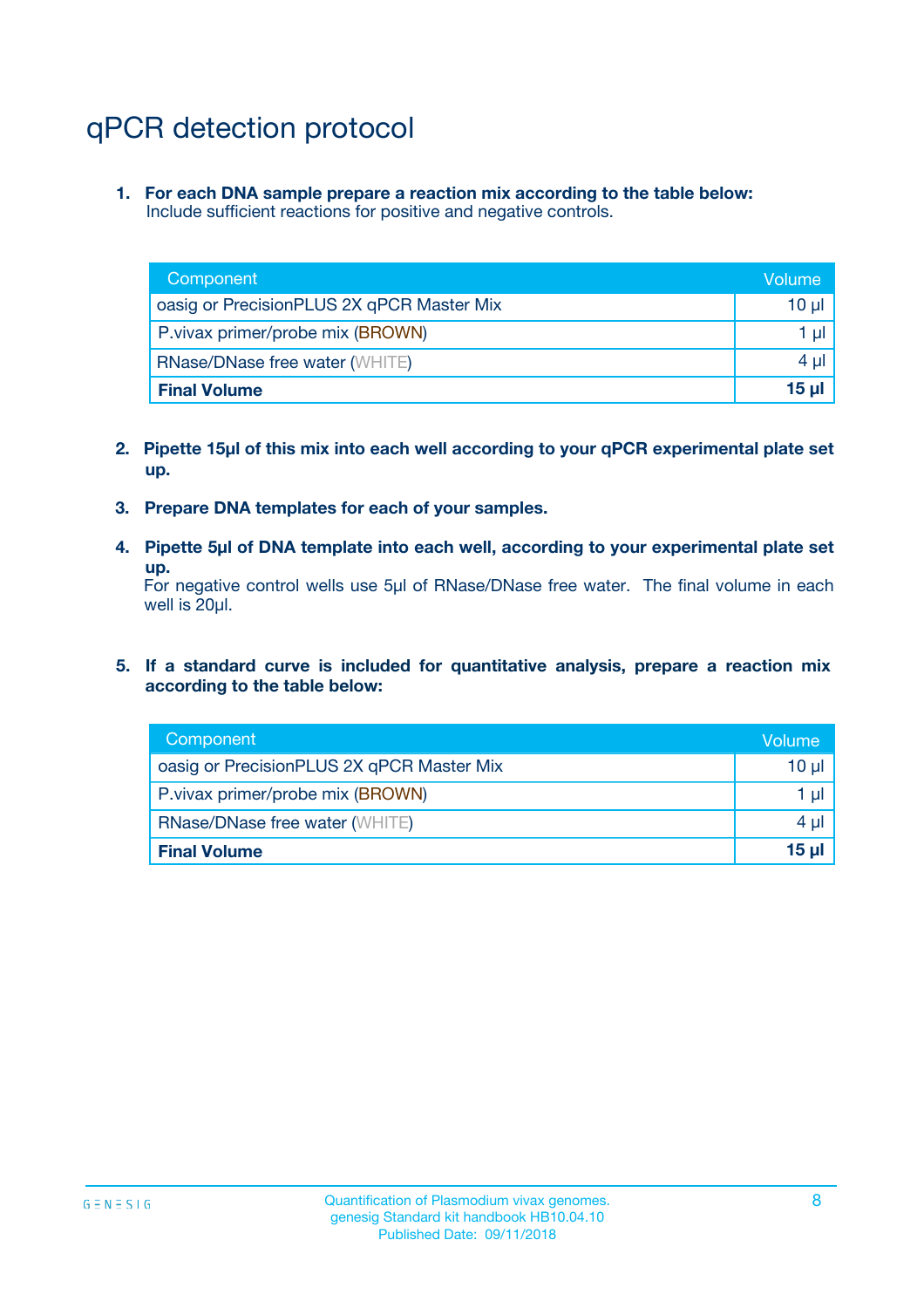### **6. Preparation of a standard curve dilution series.**

- 1) Pipette 90µl of template preparation buffer into 5 tubes and label 2-6
- 2) Pipette 10µl of Positive Control Template (RED) into tube 2
- 3) Vortex thoroughly
- 4) Change pipette tip and pipette 10µl from tube 2 into tube 3
- 5) Vortex thoroughly

Repeat steps 4 and 5 to complete the dilution series

| <b>Standard Curve</b>         | <b>Copy Number</b>     |
|-------------------------------|------------------------|
| Tube 1 Positive control (RED) | $2 \times 10^5$ per µl |
| Tube 2                        | $2 \times 10^4$ per µl |
| Tube 3                        | $2 \times 10^3$ per µl |
| Tube 4                        | $2 \times 10^2$ per µl |
| Tube 5                        | 20 per µl              |
| Tube 6                        | 2 per ul               |

7. Pipette 5µl of standard template into each well for the standard curve according to your experimental plate set up.

The final volume in each well is 20µl.

# qPCR amplification protocol

Amplification conditions using oasig or PrecisionPLUS2X qPCR Master Mix.

|             | <b>Step</b>       | <b>Time</b>     | Temp    |
|-------------|-------------------|-----------------|---------|
|             | Enzyme activation | 2 min           | 95 °C   |
| Cycling x50 | Denaturation      | 10 <sub>s</sub> | 95 $°C$ |
|             | DATA COLLECTION * | 60 s            | 60 °C   |

\* Fluorogenic data should be collected during this step through the FAM channel